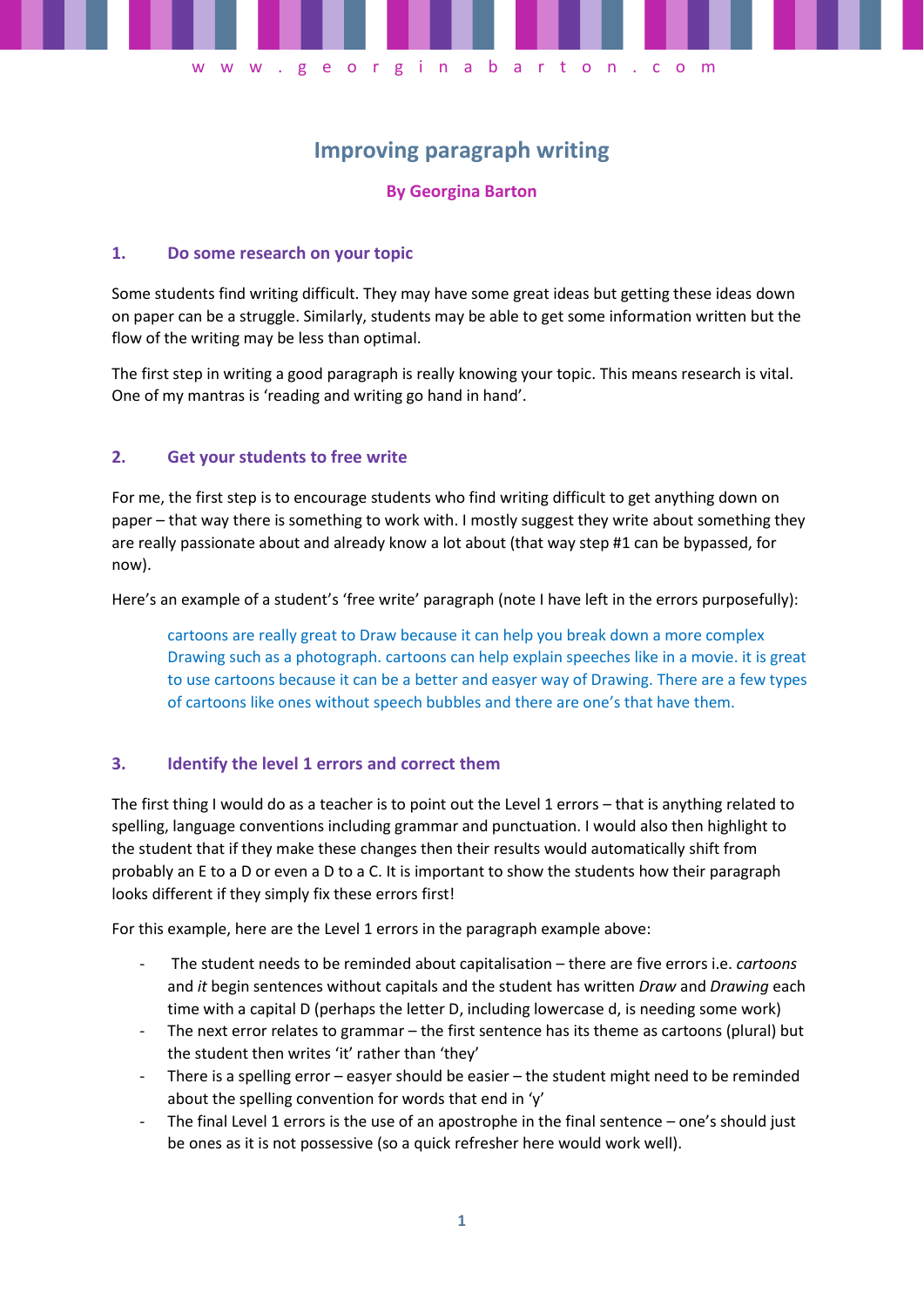Here is the paragraph with all of these corrected:

Cartoons are really great to draw because  $\frac{d}{dx}$  they can help you break down a more complex drawing such as a photograph. Cartoons can help explain speeches like in a movie. It is great to use cartoons because it they can be a better and easyer easier way of drawing. There are a few types of cartoons like ones without speech bubbles and there are one<sup>'</sup>s that have them.

w w w . g e o r g i n a b a r t o n . c o m

Cartoons are really great to draw because they can help you break down a more complex drawing such as a photograph. Cartoons can help explain speeches like in a movie. It is great to use cartoons because they can be a better and easier way of drawing. There are a few types of cartoons like ones without speech bubbles and there are ones that have them.

We can see already that the paragraph is more effective. Now onto Level 2 enhancements including purpose, cohesion and vocabulary.

### **4. Improving paragraphs through purpose**

This paragraph shows the student has some good knowledge about a topic of interest – cartoons. While I would recommend the student continues to do some research/reading about the topic for further paragraphs there are some good points already made here.

I would ask the student what was the purpose of their paragraph e.g. what specific topic about cartoons did they want to share with the reader? We would then read the paragraph aloud and notice the paragraph was actually about the benefits of cartooning.

The student has jumped into the topic rather than signposted for the reader what cartoons are and what the paragraph was aiming to do. Therefore, it was recommended they add a topic sentence that is descriptive:

#### Cartoons are a simple way of drawing an image.

Next would be to write what the paragraph is about:

#### This paragraph will explain the benefits of cartooning.

This information is taken from what the student has already outlined, later in their original paragraph, in the sentence:

It is great to use cartoons because they can be a better and easier way of drawing.

## **5. Thinking about cohesive devices and improving vocabulary (e.g topic specific language)**

We then read each sentence separately to see how they could be improved.

Cartoons are really great to draw because they can help you break down a more complex drawing such as a photograph.

This is quite a good sentence as it is uses a conjunction (because) between two independent sentences – Cartoons are really great to draw. They can help you break down a more complex drawing (such as a photograph). It is a complex and compound sentence combined.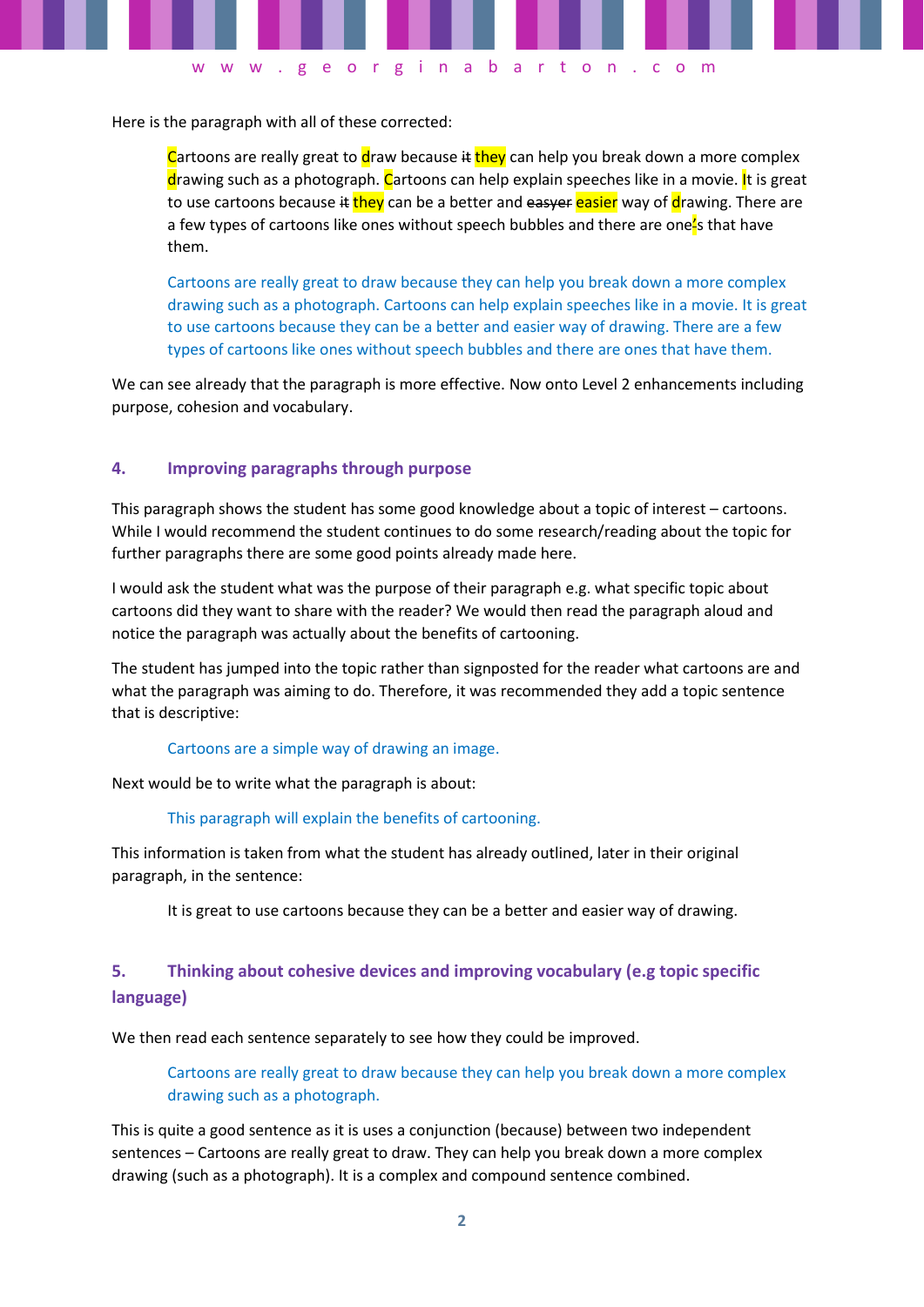The student can improve this sentence however by using language that is more sophisticated.

w w w . g e o r g i n a b a r t o n . c o m

Cartoons are really great extremely effective to draw because they can help you assist people to breakdown a more complex image such as a photograph.

Cartoons are extremely effective to draw because they can assist people to breakdown a more complex image such as a photograph.

Of course it could be changed even further – perhaps unpack what 'breakdown' means.

Let's make the next sentence more cohesive by referring back to the previous one:

Cartoons can help explain speeches like in a movie.

They can help explain speeches such as in animated movies about superheroes.

### **6. Adding more information for the reader**

The final drafting step is to add more information to increase the knowledge-base of the reader (this is where the research comes in). For example, the student has written:

There are a few types of cartoons like ones without speech bubbles and there are ones that have them.

There are different types of cartoons that have different purposes. Some characteristics are speech bubbles, interesting colours, sound effects in moving image or onomatopoeia in static cartoons, gutters and panels. Figure 1 for example, shows one type of layout for a cartoon such as a comic strip.



Figure 1: Page layout for cartooning

### **7. Make sure you have included a concluding sentence**

Finally, the student did not include a concluding sentence with their original paragraph so this needs to be added.

In summary, cartoons are an effective way of conveying information to the reader. In fact, they can be more engaging as they use not only text but also pictures—making them fun and interesting.